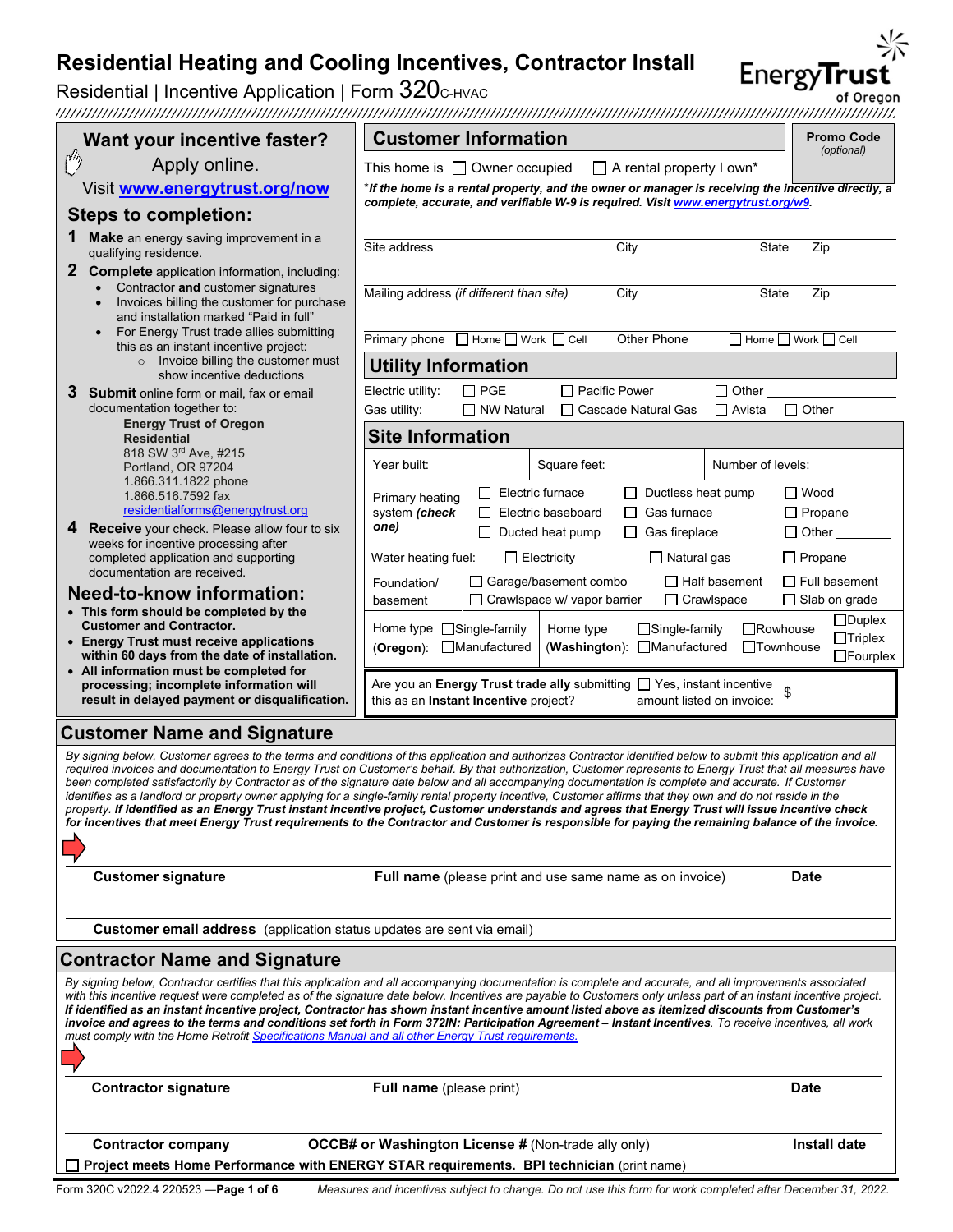Residential | Incentive Application | Form 320c-HVAC<br>of Oregon<br>http://www.martimedial.com/www.martimedial.com/www.martimedial.com/www.martimedial.com/www.martimedial.com/www of Oregon

| Ductless Heat Pump Incentive One incentive per residence. Residence must be located in Oregon and primarily<br>heated by PGE or Pacific Power.                                                                                                 |                                                                |                                                                                                                                                                                                                                                                                                                                                                                                                 |                                               |                       |                       |                         |  |
|------------------------------------------------------------------------------------------------------------------------------------------------------------------------------------------------------------------------------------------------|----------------------------------------------------------------|-----------------------------------------------------------------------------------------------------------------------------------------------------------------------------------------------------------------------------------------------------------------------------------------------------------------------------------------------------------------------------------------------------------------|-----------------------------------------------|-----------------------|-----------------------|-------------------------|--|
| <b>Upgrade type</b>                                                                                                                                                                                                                            |                                                                | <b>Requirements</b>                                                                                                                                                                                                                                                                                                                                                                                             |                                               |                       |                       | <b>Incentive amount</b> |  |
| Ductless heat pump                                                                                                                                                                                                                             |                                                                | Must have an HSPF of 9.0 or greater as rated by the Air Conditioning, Heating &<br>Refrigeration Institution (AHRInet.org) and replace electric resistance heat as the<br>residence's primary heating system. Primary indoor unit must be installed in the main<br>\$500<br>living space (e.g., living room, great room). Mini-split systems with ducts are permitted if<br>all other requirements are met.     |                                               |                       |                       |                         |  |
| Ductless heat pump<br>in a single-family<br>⊔<br>rental property                                                                                                                                                                               |                                                                | Must be inverter-driven with an HSPF of 9.0 or greater and replace electric resistance<br>heat as the residence's primary heating system. Residence must be a single-family or<br>manufactured home. Primary indoor unit must be installed in the main living space (e.g.,<br>\$1000<br>living room, great room). Must be offered as an Energy Trust instant incentive by an<br>approved trade ally to qualify. |                                               |                       |                       |                         |  |
|                                                                                                                                                                                                                                                |                                                                | Ductless heat pump incentives are available at an increased incentive amount for Oregon residents that qualify for Savings Within Reach. Contact<br>your Energy Trust account manager for more information on how to offer increased incentives.                                                                                                                                                                |                                               |                       |                       |                         |  |
|                                                                                                                                                                                                                                                |                                                                | In what type of room was the primary indoor unit installed? (e.g., living room, great room):                                                                                                                                                                                                                                                                                                                    |                                               |                       |                       |                         |  |
|                                                                                                                                                                                                                                                |                                                                | What type of heating system did this replace?                                                                                                                                                                                                                                                                                                                                                                   | l I Electric furnace                          |                       | Electric radiant heat | Electric wall heat      |  |
| not qualify for incentive.)                                                                                                                                                                                                                    |                                                                | (Systems displacing natural gas or any other non-electric fuel will                                                                                                                                                                                                                                                                                                                                             | Electric baseboard                            | $\Box$ Other:         |                       |                         |  |
|                                                                                                                                                                                                                                                |                                                                |                                                                                                                                                                                                                                                                                                                                                                                                                 | Oil heater                                    | $\Box$ Propane heater |                       | Gas stove               |  |
|                                                                                                                                                                                                                                                |                                                                | Is there an alternate, non-electric heating source                                                                                                                                                                                                                                                                                                                                                              | Wood stove                                    | $\Box$ Pellet stove   |                       | Gas fireplace           |  |
| being used to heat the room? If so, what is it?                                                                                                                                                                                                |                                                                |                                                                                                                                                                                                                                                                                                                                                                                                                 | $\Box$ No secondary heating<br>system present | $\Box$ Other:         |                       |                         |  |
| Is an AHRI certificate attached to this application? $\Box$ Yes $\Box$ If no, provide information below:<br>Installed Cost \$                                                                                                                  |                                                                |                                                                                                                                                                                                                                                                                                                                                                                                                 |                                               |                       |                       |                         |  |
| Qty of outdoor units:<br>Qty of indoor units:                                                                                                                                                                                                  |                                                                |                                                                                                                                                                                                                                                                                                                                                                                                                 | Total capacity (BTUs):                        |                       | HSPF:                 |                         |  |
| Outdoor unit*:<br>Manufacturer:                                                                                                                                                                                                                |                                                                | Model:<br>Serial #:                                                                                                                                                                                                                                                                                                                                                                                             |                                               |                       |                       |                         |  |
| Indoor unit*:                                                                                                                                                                                                                                  | Model:                                                         |                                                                                                                                                                                                                                                                                                                                                                                                                 |                                               |                       |                       |                         |  |
|                                                                                                                                                                                                                                                |                                                                | * Energy Trust incentive is intended to offset the cost of one outdoor unit and one indoor unit; additional units are unlikely to produce significant<br>additional energy savings. If more than one outdoor and/or indoor unit is installed, please provide information for the highest capacity unit.                                                                                                         |                                               |                       |                       |                         |  |
| <b>Pacific Power.</b>                                                                                                                                                                                                                          |                                                                | Ducted Heat Pump Incentives Residence must be located in Oregon and primarily heated by PGE or                                                                                                                                                                                                                                                                                                                  |                                               |                       |                       |                         |  |
|                                                                                                                                                                                                                                                | <b>Upgrade type</b><br><b>Requirements</b><br>Incentive amount |                                                                                                                                                                                                                                                                                                                                                                                                                 |                                               |                       |                       |                         |  |
| Ducted heat<br>⊔<br>pump                                                                                                                                                                                                                       |                                                                | HSPF 8.5 or greater. Must be residence's primary heat source and replace electric forced air<br>furnace. Thermostat lockout must be set to 35°F or lower if electric furnace auxiliary heat present.<br>\$700<br>Cannot be combined with other heat pump, heat pump controls or smart thermostat incentives.                                                                                                    |                                               |                       |                       |                         |  |
| Ducted heat<br>pump in a<br>single-family<br>⊔<br>rental<br>property                                                                                                                                                                           |                                                                | HSPF 8.5 or greater. Must be residence's primary heat source and replace electric forced air<br>furnace. Thermostat lockout must be set to 35°F or lower if electric furnace auxiliary heat present.<br>\$1000<br>Must be offered as an Energy Trust instant incentive by an approved trade ally to qualify.<br>Cannot be combined with other heat pump, heat pump controls or smart thermostat incentives.     |                                               |                       |                       |                         |  |
| Ducted heat pump incentives are available at an increased incentive amount for Oregon residents that qualify for Savings Within Reach. Contact your<br>Energy Trust account manager for more information on how to offer increased incentives. |                                                                |                                                                                                                                                                                                                                                                                                                                                                                                                 |                                               |                       |                       |                         |  |
| $\Box$ Other:<br>What type of heating system did this replace?<br>$\Box$ Electric furnace                                                                                                                                                      |                                                                |                                                                                                                                                                                                                                                                                                                                                                                                                 |                                               |                       |                       |                         |  |
| Is an AHRI certificate attached to this application? $\Box$ Yes $\Box$ If no, provide heat pump outdoor<br>Installed Cost \$<br>unit information below:                                                                                        |                                                                |                                                                                                                                                                                                                                                                                                                                                                                                                 |                                               |                       |                       |                         |  |
|                                                                                                                                                                                                                                                | <b>HSPF</b>                                                    |                                                                                                                                                                                                                                                                                                                                                                                                                 | <b>EER</b>                                    |                       | <b>SEER</b>           |                         |  |
| <b>Heat Pump</b>                                                                                                                                                                                                                               |                                                                | Manufacturer                                                                                                                                                                                                                                                                                                                                                                                                    | Model                                         |                       | Serial #              |                         |  |

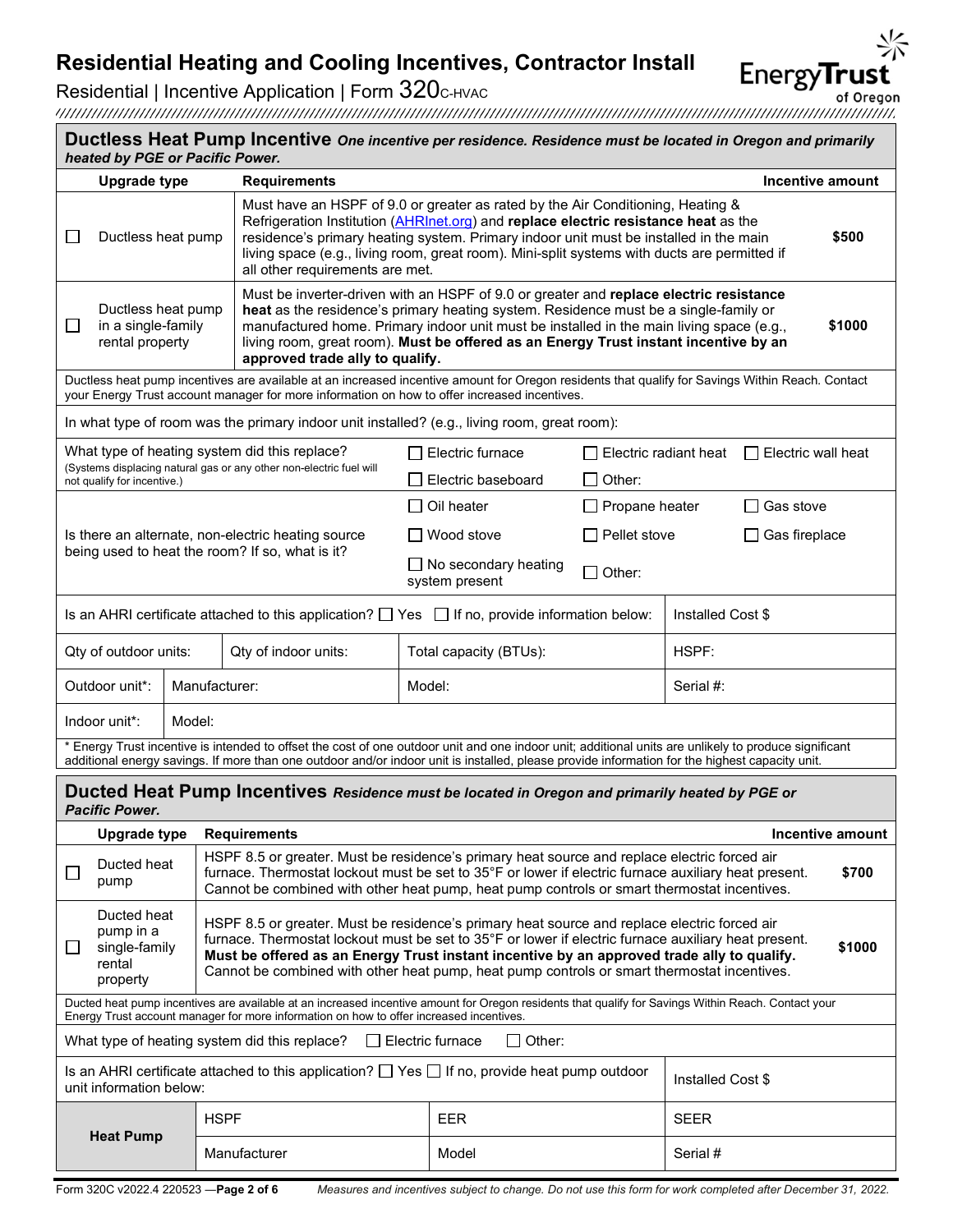

of Oregon

Residential | Incentive Application | Form 320C-HVAC

#### **Ducted Heat Pump Controls Incentives** *Residence must be located in Oregon and primarily heated by PGE or Pacific Power.*

|                   | Upgrade type                   | <b>Requirements</b>                                                                                                                                                                                                                                                                                                                                                     |            |                   | Incentive amount |  |
|-------------------|--------------------------------|-------------------------------------------------------------------------------------------------------------------------------------------------------------------------------------------------------------------------------------------------------------------------------------------------------------------------------------------------------------------------|------------|-------------------|------------------|--|
|                   | New heat pump<br>controls      | Must be added to a new heat pump with electric furnace auxiliary heat. Heat pump must be<br>home's primary heat source. Visit www.energytrust.org/heatpumpcontrols for eligible models<br>and more information. Thermostat lockout settings must be set to 35°F lockout. Cannot be<br>combined with other heat pump, heat pump controls or smart thermostat incentives. |            |                   | \$250            |  |
|                   | Existing heat<br>pump controls | Must be added to an existing heat pump with electric furnace auxiliary heat. Heat pump must<br>be home's primary heat source. Visit www.energytrust.org/heatpumpcontrols for eligible<br>models and more information. Thermostat must be set to 35°F lockout. Cannot be combined<br>with other heat pump, heat pump controls or smart thermostat incentives.            |            |                   | \$250            |  |
| <b>Thermostat</b> |                                | $^{\circ}$ F<br>Lockout temperature:                                                                                                                                                                                                                                                                                                                                    |            | Installed Cost \$ |                  |  |
|                   |                                | Manufacturer                                                                                                                                                                                                                                                                                                                                                            | Model Name | Model #           |                  |  |

#### **Cooling Incentive** *One incentive per residence. Residence must be located in Oregon and serviced by PGE or Pacific Power.*

| Upgrade type<br><b>Requirements</b>                                                                                                                                                                                                                                           |                                                                                                              |                                                                                                                                                                                                                                                                                                                                                                                                                                                                                      |                                                                                                                                      | Incentive amount |  |  |
|-------------------------------------------------------------------------------------------------------------------------------------------------------------------------------------------------------------------------------------------------------------------------------|--------------------------------------------------------------------------------------------------------------|--------------------------------------------------------------------------------------------------------------------------------------------------------------------------------------------------------------------------------------------------------------------------------------------------------------------------------------------------------------------------------------------------------------------------------------------------------------------------------------|--------------------------------------------------------------------------------------------------------------------------------------|------------------|--|--|
| Central Air<br>Conditioner                                                                                                                                                                                                                                                    |                                                                                                              | Must be a qualifying central air conditioner serving most or all of the home. Residences primarily<br>heated with a heat pump do not qualify. Nominal SEER rating of the outdoor unit as listed by the<br>manufacturer must be between 15 - 16. System EER must be 12 or greater as rated by the Air<br>\$100<br>Conditioning, Heating & Refrigeration Institution (AHRInet.org). For list of known qualifying units,<br>please visit: www.energytrust.org/central-air-conditioners/ |                                                                                                                                      |                  |  |  |
| Central Air<br>Conditioner                                                                                                                                                                                                                                                    |                                                                                                              | Must be a qualifying central air conditioner serving most or all of the home. Residences primarily<br>heated with a heat pump do not qualify. Nominal SEER rating of the outdoor unit as listed by the<br>manufacturer must be 16 or greater. System EER must be 12 or greater as rated by the Air<br>\$250<br>Conditioning, Heating & Refrigeration Institution (AHRInet.org). For list of known qualifying units,<br>please visit: www.energytrust.org/central-air-conditioners/   |                                                                                                                                      |                  |  |  |
|                                                                                                                                                                                                                                                                               | New heating system<br>\$<br>Central Air Conditioner Installed Cost:<br>\$<br>installed cost (if applicable): |                                                                                                                                                                                                                                                                                                                                                                                                                                                                                      |                                                                                                                                      |                  |  |  |
|                                                                                                                                                                                                                                                                               |                                                                                                              | Did this Central Air Conditioner replace an existing Central Air Conditioner?                                                                                                                                                                                                                                                                                                                                                                                                        | l IYes                                                                                                                               | $\Box$ No        |  |  |
| $\Box$ Yes - provide installed system's AHRI certificate number:<br>Is an AHRI certificate attached to this                                                                                                                                                                   |                                                                                                              |                                                                                                                                                                                                                                                                                                                                                                                                                                                                                      |                                                                                                                                      |                  |  |  |
| application?                                                                                                                                                                                                                                                                  |                                                                                                              |                                                                                                                                                                                                                                                                                                                                                                                                                                                                                      | $\Box$ No - (note: applications submitted without a matching AHRI certificate may result in<br>delayed payment or disqualification). |                  |  |  |
| <b>Cooling System Information Required for all submissions</b>                                                                                                                                                                                                                |                                                                                                              |                                                                                                                                                                                                                                                                                                                                                                                                                                                                                      |                                                                                                                                      |                  |  |  |
| Outdoor Unit Manufacturer:                                                                                                                                                                                                                                                    |                                                                                                              |                                                                                                                                                                                                                                                                                                                                                                                                                                                                                      | Outdoor Unit Model Number:                                                                                                           |                  |  |  |
| Indoor Unit Evaporator Coil Manufacturer:                                                                                                                                                                                                                                     |                                                                                                              |                                                                                                                                                                                                                                                                                                                                                                                                                                                                                      | Indoor Unit Evaporator Coil Model:                                                                                                   |                  |  |  |
| Furnace/Blower Manufacturer (new or existing):                                                                                                                                                                                                                                |                                                                                                              |                                                                                                                                                                                                                                                                                                                                                                                                                                                                                      | Furnace/Blower Model # (new or existing):                                                                                            |                  |  |  |
| Outdoor unit SEER<br>System EER:<br>per manufacturer:                                                                                                                                                                                                                         |                                                                                                              |                                                                                                                                                                                                                                                                                                                                                                                                                                                                                      | System Capacity (Tons):                                                                                                              |                  |  |  |
| Energy Trust requires the system adheres to AHRI configurations. If certificate indicates Thermostatic Expansion Valve (TXV) and/or Time Delay Relay (TDR)<br>as necessary to achieve certified efficiency rating, the system will be quality checked under these guidelines. |                                                                                                              |                                                                                                                                                                                                                                                                                                                                                                                                                                                                                      |                                                                                                                                      |                  |  |  |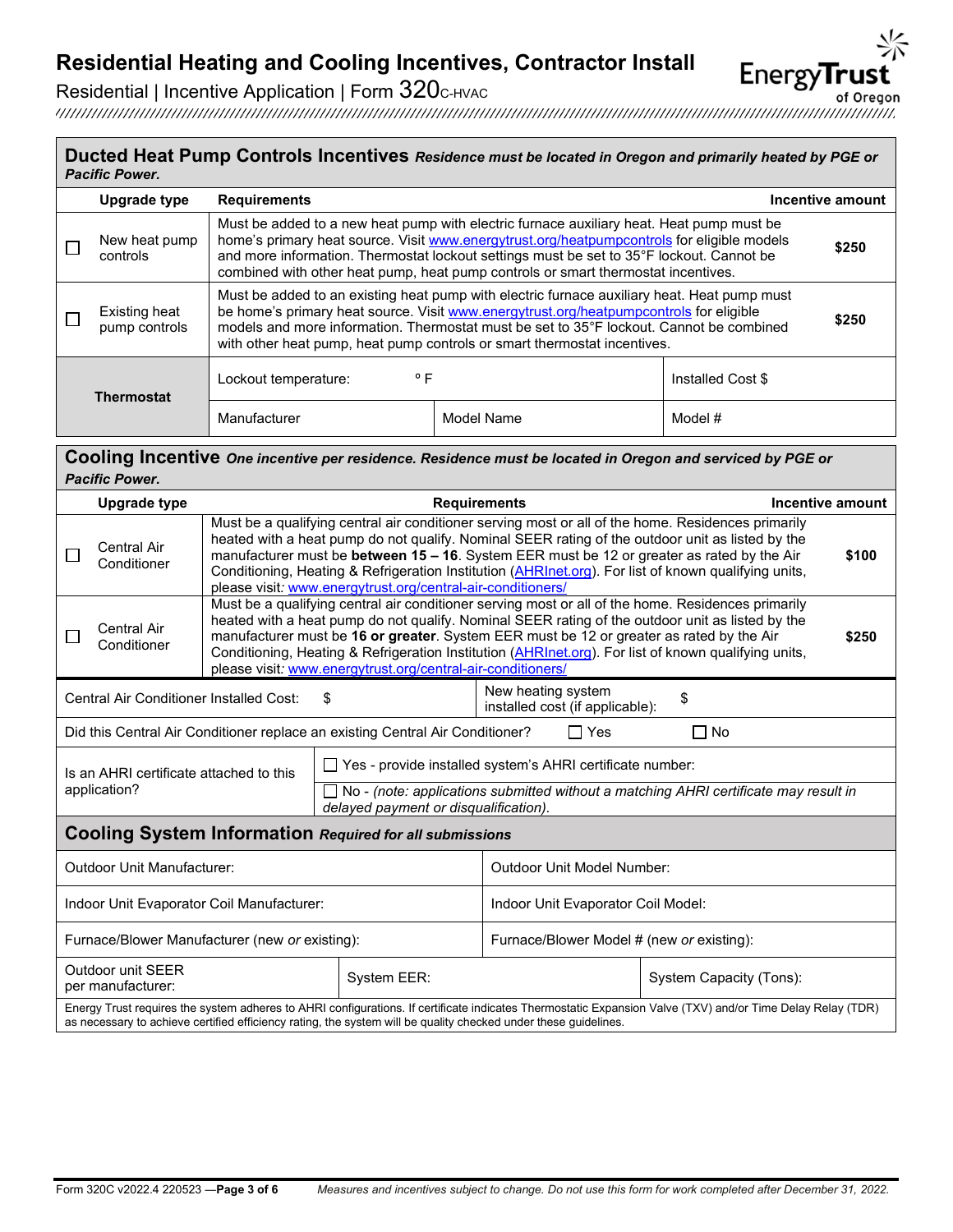of Oregon

**EnergyTrust** 

Residential | Incentive Application | Form 320C-HVAC

**Smart Thermostat Incentive** *For self-installed projects, apply online at [www.energytrust.org/now](http://www.energytrust.org/now) or use [Form](https://www.energytrust.org/wp-content/uploads/2016/10/HES_FM0320S.pdf)  [320S.](https://www.energytrust.org/wp-content/uploads/2016/10/HES_FM0320S.pdf) Oregon residences must be primarily heated by PGE, Pacific Power, NW Natural, Cascade Natural Gas or Avista. Washington residences must be primarily heated by NW Natural.*

|                   | Upgrade type        | <b>Requirements</b>                                                                                                                                                                                                                                                                                                                                                                                                                                                                                                   |                   | Incentive amount |
|-------------------|---------------------|-----------------------------------------------------------------------------------------------------------------------------------------------------------------------------------------------------------------------------------------------------------------------------------------------------------------------------------------------------------------------------------------------------------------------------------------------------------------------------------------------------------------------|-------------------|------------------|
|                   | Smart<br>thermostat | Residence must be primarily heated by an electric furnace, gas furnace, or ducted heat<br>pump if located in Oregon and installed after January 1, 2022. Residence must be primarily<br>heated by a gas furnace if located in Washington. Thermostat must be connected to the<br>internet through a Wi-Fi network and configured with the home's location. Visit<br>www.energytrust.org/thermostat for eligible models. Cannot be combined with other<br>Energy Trust controls incentives or smart thermostat offers. |                   | \$100            |
|                   |                     | Manufacturer:                                                                                                                                                                                                                                                                                                                                                                                                                                                                                                         | Installed Cost \$ |                  |
| <b>Thermostat</b> | Model Name:         | Model #:                                                                                                                                                                                                                                                                                                                                                                                                                                                                                                              |                   |                  |

| Gas Fireplace Incentives Oregon residences must be serviced by NW Natural, Cascade Natural Gas or Avista.<br>Washington residences must be serviced by NW Natural. (Select one) |                                   |                                                                                                                                                                                 |                                                                                                                                                                                    |                                                |                  |  |
|---------------------------------------------------------------------------------------------------------------------------------------------------------------------------------|-----------------------------------|---------------------------------------------------------------------------------------------------------------------------------------------------------------------------------|------------------------------------------------------------------------------------------------------------------------------------------------------------------------------------|------------------------------------------------|------------------|--|
|                                                                                                                                                                                 | Upgrade type                      | <b>Requirements</b>                                                                                                                                                             |                                                                                                                                                                                    |                                                | Incentive amount |  |
|                                                                                                                                                                                 | Gas fireplace<br>(FE 75%+)        |                                                                                                                                                                                 | FE of 75% or greater with electronic pilot ignition. For a list of eligible models visit<br>www.energytrust.org/fireplace. A CO monitor is required on every floor with a bedroom. |                                                |                  |  |
|                                                                                                                                                                                 | Gas fireplace<br>(FE 70% - 74.9%) | FE of 70% - 74.9% with electronic pilot ignition. For a list of eligible models visit<br>www.energytrust.org/fireplace. A CO monitor is required on every floor with a bedroom. |                                                                                                                                                                                    |                                                | \$150            |  |
|                                                                                                                                                                                 |                                   | $\%$<br>FE:                                                                                                                                                                     | Manufacturer                                                                                                                                                                       | Model                                          |                  |  |
|                                                                                                                                                                                 | <b>Fireplace</b>                  | Serial #                                                                                                                                                                        |                                                                                                                                                                                    | Installed cost:<br>\$<br>(including equipment) |                  |  |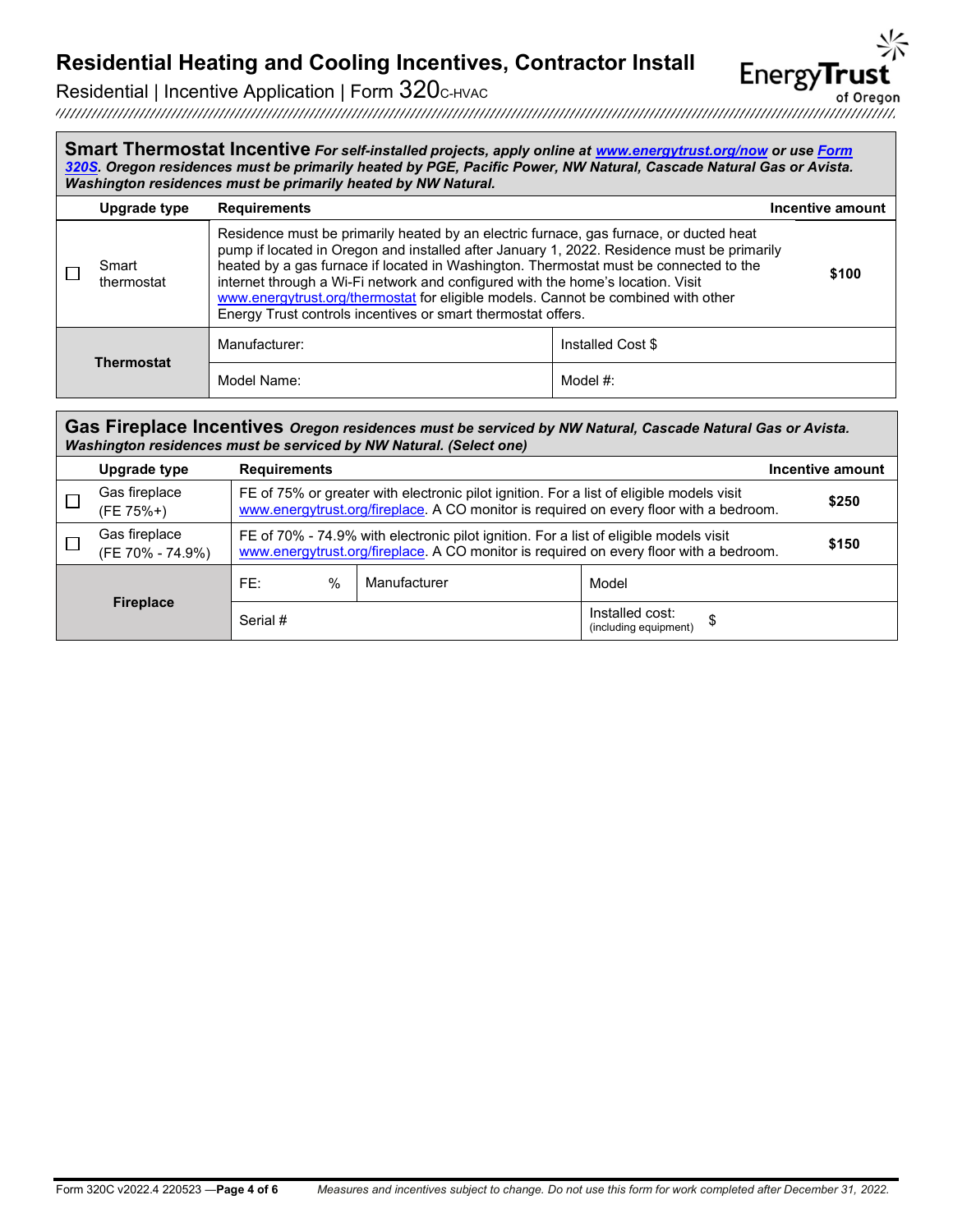### Residential | Incentive Application | Form 320c-HVAC

Energy Trust account manager for more information on how to offer increased incentives.

Gas furnace installed in an owner-occupied

home

П

What type of heating

**Gas Furnace Incentives** *Oregon residences must be primarily heated by NW Natural, Cascade Natural Gas or Avista. Washington residences must be primarily heated by NW Natural.* **Upgrade type Requirements Incentive amount** Gas furnace **Oregon rentals only**. Must be residence's primary heat source with **AFUE of 90%** installed in a or greater. Not eligible for gas furnaces used as backup for high-efficiency heat single-family pumps. Residence must be single-family or manufactured home. A CO monitor is  $\Box$ rental property required on every floor with a bedroom. **Must be offered as an Energy Trust \$1000** limited time bonus **instant incentive by an approved trade ally to qualify.** Cannot be combined with **(installed 6/1/22**  other gas furnace incentives. **Must be installed between June 1, 2022 and – 10/31/22) October 31, 2022. Cannot be combined with other gas furnace incentives. Oregon rentals only**. Must be residence's primary heat source with **AFUE of 90%** Gas furnace or greater. Not eligible for gas furnaces used as backup for high-efficiency heat installed in a pumps. Residence must be single-family or manufactured home. A CO monitor is П **\$550** single-family required on every floor with a bedroom. **Must be offered as an Energy Trust instant incentive by an approved trade ally to qualify.** Cannot be combined with rental property other gas furnace incentives. **Washington rentals only**. Must be residence's primary heat source with **AFUE of 90%** or greater. Not eligible for gas furnaces used as backup for high-efficiency Gas furnace heat pumps. Residence must be single-family, manufactured or small multifamily  $\Box$ **\$1000** installed in a home. A CO monitor is required on every floor with a bedroom. **Must be offered as**  rental property **an Energy Trust instant incentive by an approved trade ally to qualify.** Cannot be combined with other gas furnace incentives.

> **Washington residence only.** Must be residence's primary heat source with **AFUE of 95%** or greater. Not eligible for gas furnaces used as backup for high-efficiency heat pumps. A CO monitor is required on every floor with a bedroom. Residence must be an owner-occupied single-family, manufactured, or small multifamily home.

Gas furnace incentives are available at an increased incentive amount for Oregon residents that qualify for Savings Within Reach. Contact your

system did this replace?:  $\Box$  Gas furnace  $\Box$  Electric furnace  $\Box$  Oil heater  $\Box$  Wood  $\Box$  Other:

Manufacturer:  $\vert$  Model:  $\vert$  Model:  $\vert$  Serial #:

ECM? □ Yes □ No | AFUE: % | Installed Cost: \$

of Oregon

**EnergyTru** 

**\$550**